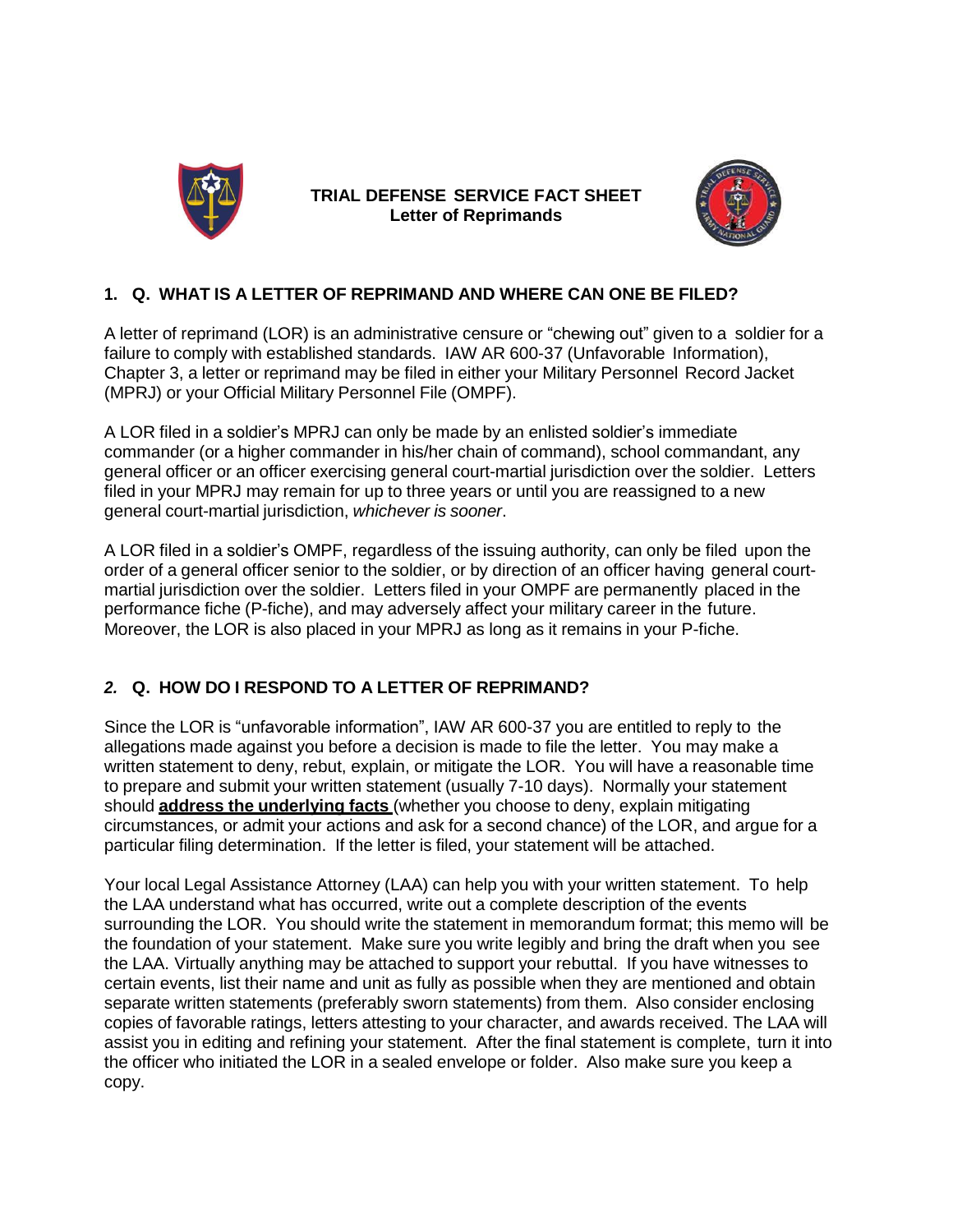# **3. A LETTER OF REPRIMAND HAS BEEN FILED IN MY MPRJ. CAN I APPEAL?**

No formal process exists for removing an LOR from your MPRJ. However, at anytime you may request its removal by the commander who ordered the filing. Your appeal should be in memorandum format, and should include any supporting documentation.

### **4. A LETTER OF REPRIMAND HAS BEEN FILED IN MY OMPF. IS THERE ANYTHING I CAN DO TO GET IT REMOVED OR TRANSFERRED?**

There is a procedure described in AR 600-37, chapter 7, for requesting the Department of the Army Suitability and Evaluation Board (DASEB) to remove the LOR from your OMPF, or to transfer the LOR from the performance record to the restricted portion of the OMPF.

### **How do I ask for removal?**

Once a LOR is filed in your OMPF, it is presumed to be administratively correct. Thereafter, the burden of proof rests with you to provide evidence of a clear and convincing nature that the allegations are untrue or unjust, in whole or in part, thereby warranting removal. Appeals that merely allege an injustice or error without supporting evidence are not acceptable and will not be considered. Appeals are normally restricted to grades E6 and above, officers, and warrant officers. For soldiers in grades below E6, an appeal will only be considered as an exception to policy. Appeals should be in military memorandum format and accompanied by relevant, substantive evidence. Appeals should be sent directly to the President, DA, Suitability Evaluation Board, HQDA (DAPE-MPC-E), Washington, DC, 20310-0300.

### **How do I ask for transfer?**

Only LORs, admonition, or censure may be the subject of an appeal for a transfer to the restricted fiche. Such appeals may be made on the basis of proof that their intended purpose has been served and that their transfer would be in the best interest of the Army. As with removal, the burden of proof rests with the soldier. Appeals are normally restricted to grades E6 and above, officers, and warrant officers. Appeals for transfers may only be made if at least 1 year has elapsed since imposition of the letter and at least one evaluation report, other than academic, has been received in the meantime. Appeals should be in military memorandum format and accompanied by relevant, substantive evidence. Appeals should be sent directly to the President, DA, Suitability Evaluation Board, HQDA (DAPE-MPC-E), Washington, DC, 20310- 0300.

# **5. I'VE NEVER WRITTEN AN APPEAL BEFORE. HOW SHOULD I GET STARTED?**

Below are three example formats for use in responding to LORs.

- a. The first is an example of a rebuttal statement before a LOR is filed. It is simply an example, and the text is not intended to be used as actual language in all cases. It is just provided to inspire thought as to what might be addressed. Seek the assistance of a LAA (as discussed earlier) in writing a rebuttal for your specific case.
- b. The second sample format is for requesting the transfer of a LOR from the performance fiche to the restricted fiche.
- c. The third sample format is for requesting the removal from, or alteration of, a LOR filed in the OMPF.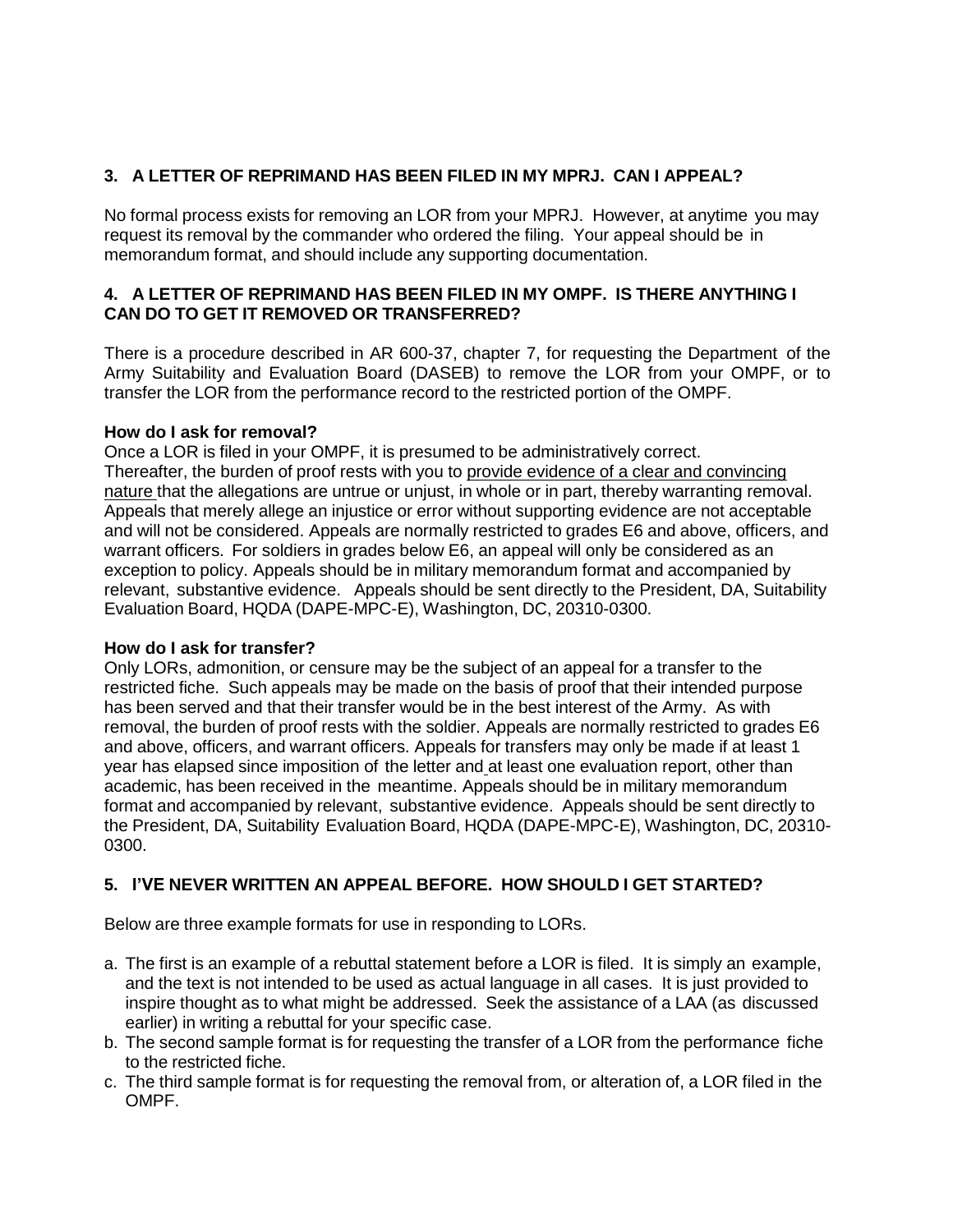#### DEPARTMENT OF THE ARMY (unit) address

 $($ co off sym $)$   $\#$  Month  $\#$ # $\#$ 

MEMORANDUM FOR Commander, (unit of cdr with filing authority), address

SUBJECT: Memorandum of Reprimand; (RANK), (LASTNAME), (Firstname) (MI); SSN: (SSN)

1. In response to you memorandum of reprimand, I respectfully request that it be filed in my Military Records Personnel Jacket.

2. I fully accept the responsibility for my actions and accept the resulting punishment. I am very fortunate that nobody was hurt because of my recklessness. I am also very fortunate that my wife was able to forgive me for my stupidity. I also hope that my military career will not be ruined because of this.

- 3. To keep you informed of the remedial measures I am seeking:
	- a. Next week I am going to two days of Alcohol Awareness Training.

b. I am starting Stress Management Classes at the Wuerzburg Hospital.

c. I will be attending Alcoholic Anonymous meetings (newcomer meetings are every Thursday)

d. My wife and I will be attending marriage enrichment counseling once I arrive at Fort Campbell.

4. If requested, I would appreciate an opportunity to talk with you about any concerns you might have. I have had a solid career as a soldier and have learned tremendously from this mistake.

5. Point of contact is the undersigned at DSN: (phone #) or CIV: (phone #).

FULL NAME (RANK), TXARNG Respondent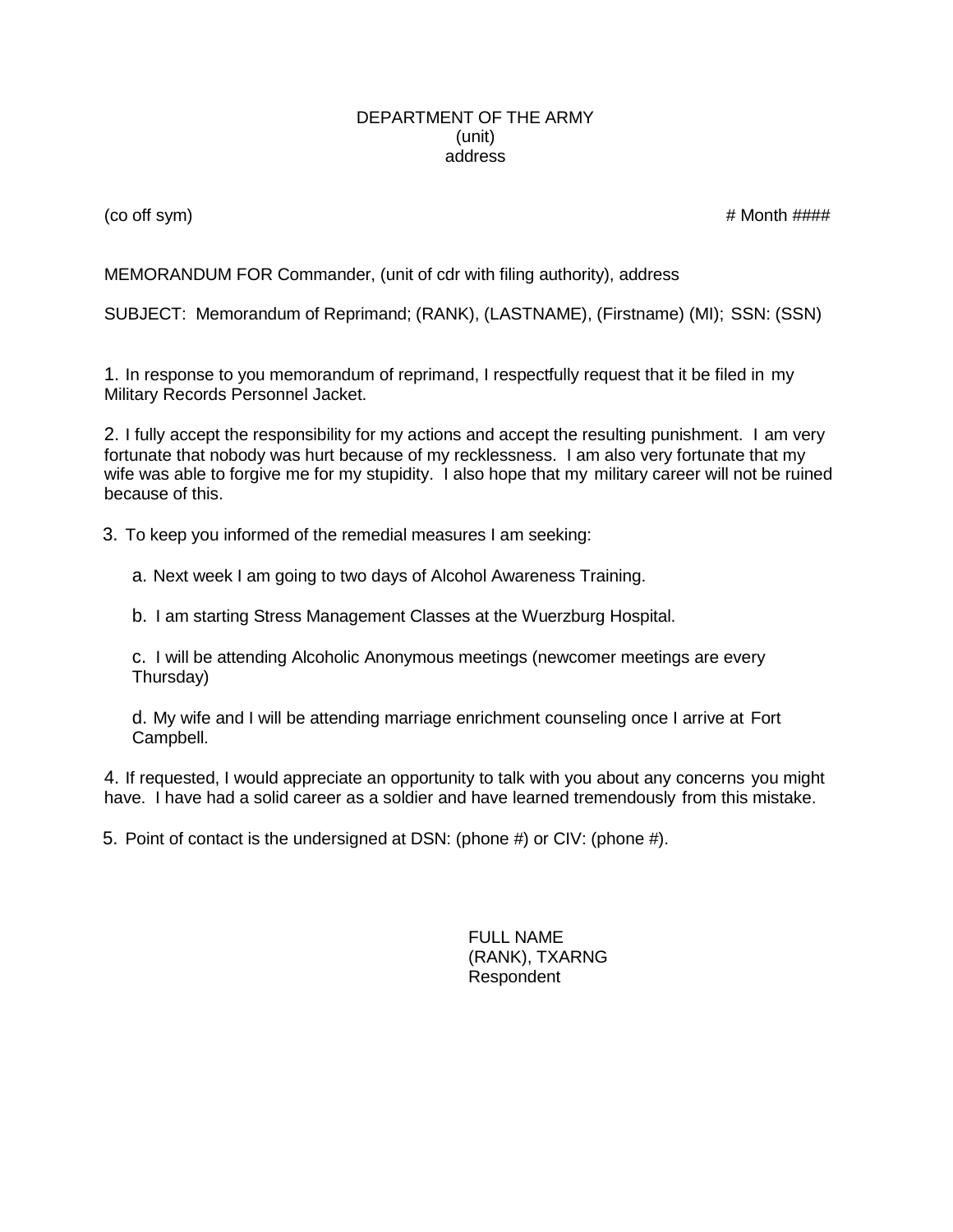#### DEPARTMENT OF THE ARMY (unit) address

 $($ co off sym $)$   $\#$  Month  $\# \# \#$ 

MEMORANDUM FOR President, DA Suitability Evaluation Board, HQDA, ATTN: DAPE-MPC-E, Washington, DC 20310-0300

SUBJECT: Request for Transfer of Letter of Reprimand from OMPF to Restricted Fiche; (RANK), (LASTNAME), (Firstname) (MI); SSN: (SSN)

1. In accordance with AR 600-37, I, (RANK) (Full Name), request transfer of the letter of reprimand dated (LOR Date) from my OMPF to my Restricted Fiche.

2. Army Regulation 600-37 allows such transfers when the letter of reprimand has served its intended purpose, has been in the OMPF for at least one year since imposition of the reprimand, the soldier is at least a Staff Sergeant, and has received at least one NCOER since the filing of the reprimand.

3. The LOR has served its intended purpose because: (herein lay out justification as to how the letter of reprimand has served its intended purpose.)

4. Since I have met all the above criteria, I respectfully request that this petition be granted.

5. I would also like the President to note my following achievements:

| а. |  |
|----|--|
|    |  |
| b  |  |
|    |  |
| C. |  |

6. Point of Contact is the undersigned at DSN: (phone #) or CIV: (phone #).

Encls **FULL NAME** (RANK), TXARNG Respondent